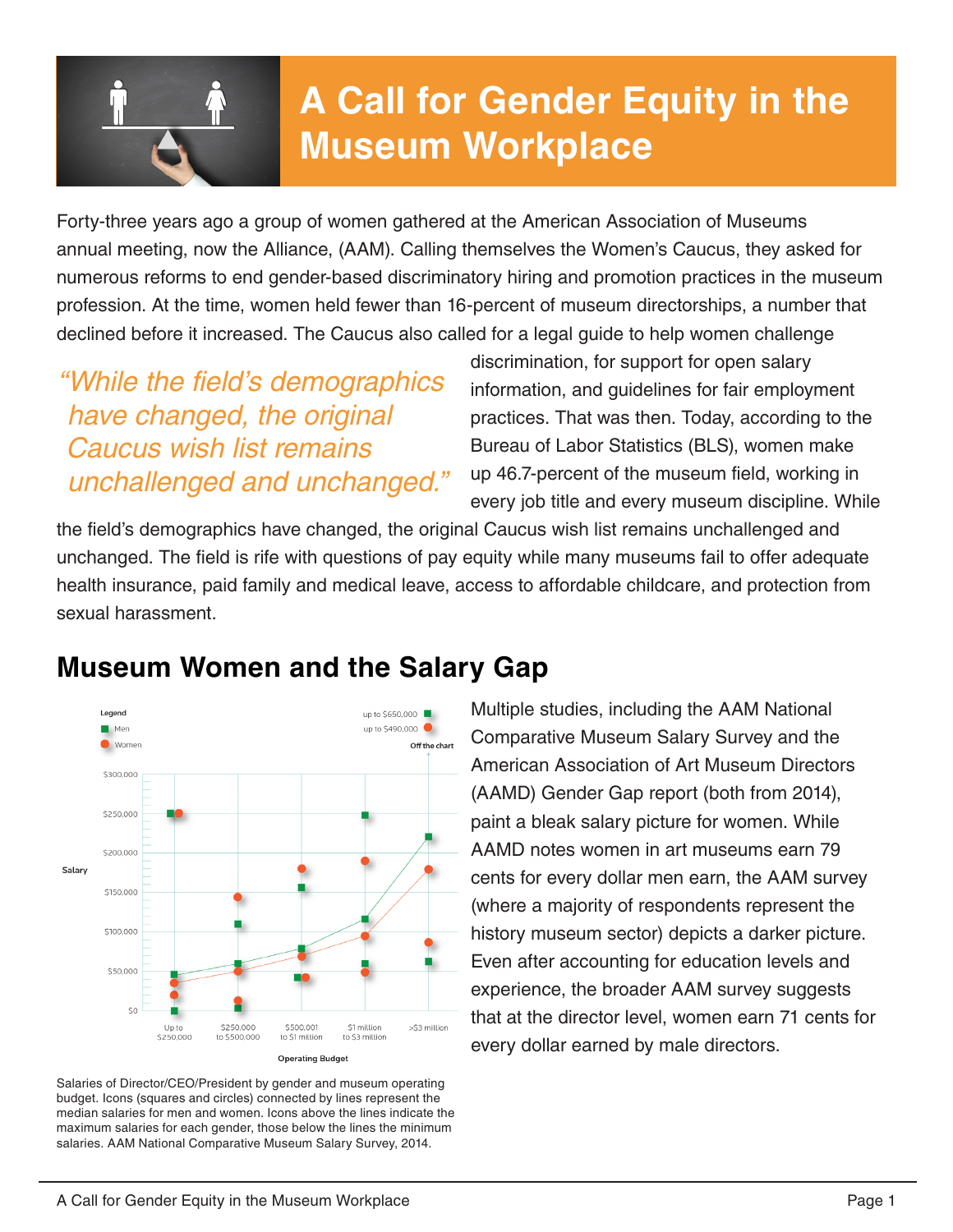Research tells us that over the course of a career, the salary gap can mean a \$400,000 loss for white women. For women of color, the news is worse. Black and Latina women are affected disproportionately since they earn only 60 cents and 55 cents respectively for every dollar earned by white, non-Hispanic men. When women earn less, they also save less for retirement, and since they generally live longer than men, the 'retirement gap' results in deepening poverty for many elderly women. As the chart below illustrates, this is not a museum-specific problem, but it is one museums need to address.



*"When women work for organizations that are still largely traditional topdown hierarchies, they sometimes face the same gender discrimination of a generation ago."*

In every museum discipline, the salary gap widens as institution size grows. AAMD's Gender Gap states that the larger an art museum's budget the less likely it is to have a female director. The situation at big history and science museums is regrettably similar: the larger the budget, the more likely the leadership is a white male. In addition, when women work for organizations that are still largely traditional top-down hierarchies, they sometimes face the same gender discrimination of a generation ago. To compound the problem, many organizations conflate equity with racial diversity, not gender. Breaking down hiring color barriers may make a diverse staff, but it will not solve workplace equity until museums pay equitable wages.

### **Reigniting the Work of the Women's Caucus**

*"Without equitable workplaces, how can museums create equitable programming and exhibitions or inclusive collections? The field needs to fix this problem now."*

According to the BLS, half of all museum workers are women, putting the field at a crossroads. In one direction is a genderbalanced workplace, in another are pink collar professions like nursing, elementary education, librarianship, and social work, careers traditionally dominated by women. Think that is a good thing? Think again.

According to economists and workplace psychologists, gender-balanced workplaces are more efficient, more inventive, and more productive, while men in female-dominated professions are paid more and promoted more quickly. Last, female-dominated professions carry a social stigma. That means women earn less because they work in women's jobs, and women's jobs pay less because they are done by women.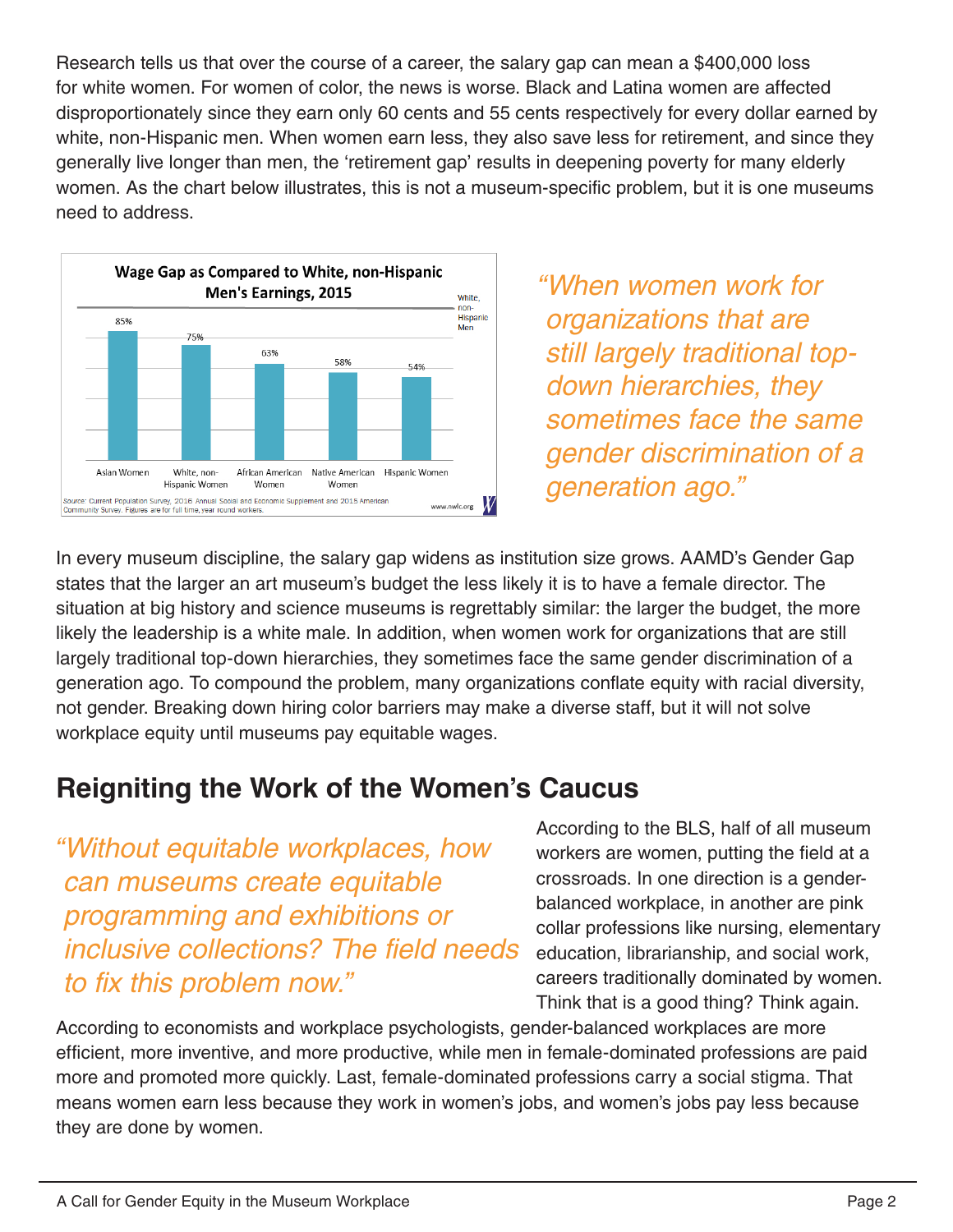These barriers, including biased hiring and promotion practices, significantly impact women's careers: They make it difficult to earn a living wage which discourages or prevents women, particularly women of color, from joining the field. To add to that, many museums and heritage organizations ignore the work/life imbalance that impedes women's lives. Poor or non-existent health insurance, coupled with unpaid family leave, impacts not just women but their families as well. These barriers don't drop from the sky. They exist because museums foster, nourish, and enforce them. Without equitable workplaces, how can museums create equitable programming and exhibitions or inclusive collections? The field needs to fix this problem now.

With museum workers and AAM leading the way, we need to reignite the work of the Women's Caucus, by creating a Gender Equity in Museums Movement (GEMM). As AAM states in its current strategic plan, equity is "vital to the future viability, relevance and sustainability of museums" so the field must acknowledge that workplace barriers are everyone's responsibility. AAM, national in scope and broad-based in support, must serve as a catalyst and a convener for equity to nurture, cajole, and demand change from the field. Change must also come from museum boards, staff leaders, and museum studies programs, along with professional associations of all sizes and disciplines, who should take AAM's lead making equity a strategic plan focus area. This is an unprecedented opportunity to improve museum workplaces while serving as role models for other non-profits.

# **Gender Equity, Diversity and Inclusion**

We would be remiss if we didn't acknowledge that, just as in the wider world of work, questions of gender equity prompt a spectrum of reactions in the museum world. For some, the work begun by the 1973 Women's Caucus remains unfinished. For others, gender equity is a myth and unnecessary

*"We believe museums are uniquely positioned to model workplace equity in a way that challenges how we think about the humanity of human resources."*

in a field rife with women. And for some, issues of gender are overlaid and inseparable from race and identity, making questions of childcare or sexual harassment in the museum workplace irrelevant if it is impossible to get a foot in the door.

We believe the increase in women working in the museum field doesn't solve the problem. Open doors are meaningless when accompanied solely by words not action. Organizations who declare their hiring practices open, but build language into advertisements and interviews that serves as a sifting mechanism for race, class and gender, make access to museum careers difficult, if not impossible. Problems of equity affect

women no matter where they work, but museums are peculiar environments often advocating big values up front, while employees struggle backstage. We believe museums are uniquely positioned to model workplace equity in a way that challenges how we think about the humanity of human resources. We're at a crossroads where diversity, equity, accessibility, race, and identity are part of a highly charged national dialogue. As these powerful conversations coalesce, shouldn't museums participate as role models for change?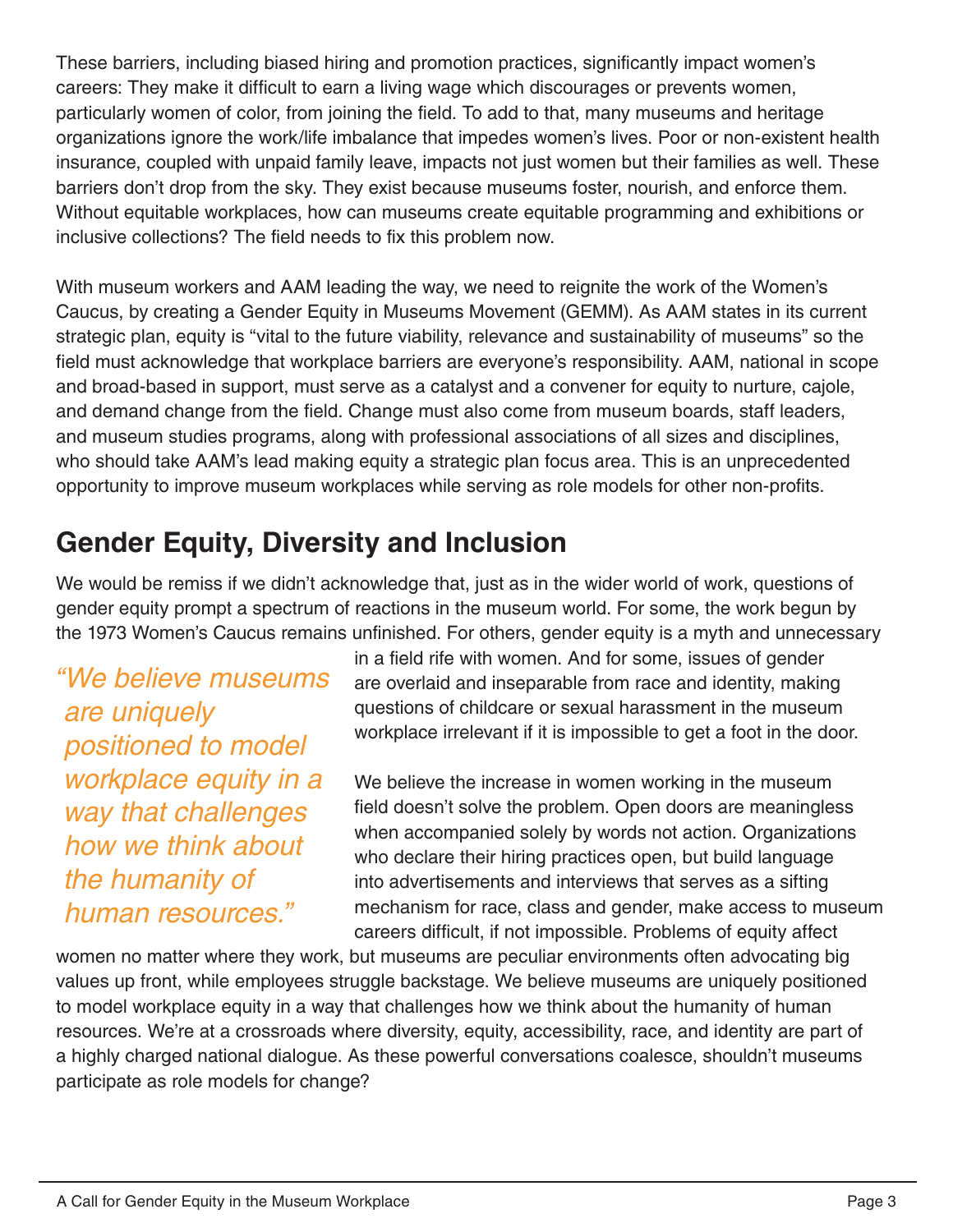# **A Call to Action: Change Comes from the Top and the Bottom**

Museums must create, adopt and promote field-wide gender equity guidelines that will:

- Recognize and speak openly about the fact that inequity and bias exist in museum workplaces.
- Prioritize the importance of human capital over buildings and understand that it is staff that pushes museums forward, not capital improvements.
- **•** Pay equal salaries for equal work, and offer equitable access to benefits.
- Advocate for equitable wages among museum women first. Are the black, Hispanic, transgender and queer women on your staff making the same amount for similar work as the white women on staff?
- **•** Incorporate gender equity similar to diversity and inclusion language in mission and vision statements, strategic plans, and success metrics.
- Adopt and use values statements and HR policies that address gender equity, diversity, and inclusion for board, staff, and volunteers as these policies guide daily operations.
- Create an equity advisory council made up of staff, board, volunteers, and stakeholder representatives to institute, review, and evaluate equity work throughout the organization.
- **•** Encourage organizations to have professionally trained HR offices and/or an HR Committee on the board; in the case of smaller organizations, find ways to offer access to HR professionals to support employees with gender-related questions or problems.
- **•** Provide a clear written process for employees to raise concerns around unconscious bias, workplace bullying, sexual harassment or discrimination.
- Offer training from outside experts for all staff on gender equity issues on a regular basis.
- Support access to leadership training for women and by women.  $\bullet$
- Create and support mentorship and sponsorship opportunities both in and outside the museum.

Professional associations and graduate programs must teach, encourage, and foster:

- The importance of career and network building.
- Skills in resume-building and salary negotiation. •
- **•** Leadership training for women.
- **•** Training in understanding bias and its affect on career building.
- Support for programs dealing with gender equity.
- Support for salary negotiation and transparency.  $\bullet$
- Equity, diversity and inclusion value statements as part of AAM accreditation and other association-sponsored capacity-building programs.  $\bullet$

## **How You Can Help**

Women have a long and often storied history as museum founders, philanthropists, collectors, and volunteers. As both employees and volunteers, they were and are catalysts in the creation of museums large and small, building a legacy of successful preservation efforts, a commitment to education and public engagement, an early embrace of modernism, the creation of the first children's museums, and breaking audience color barriers.